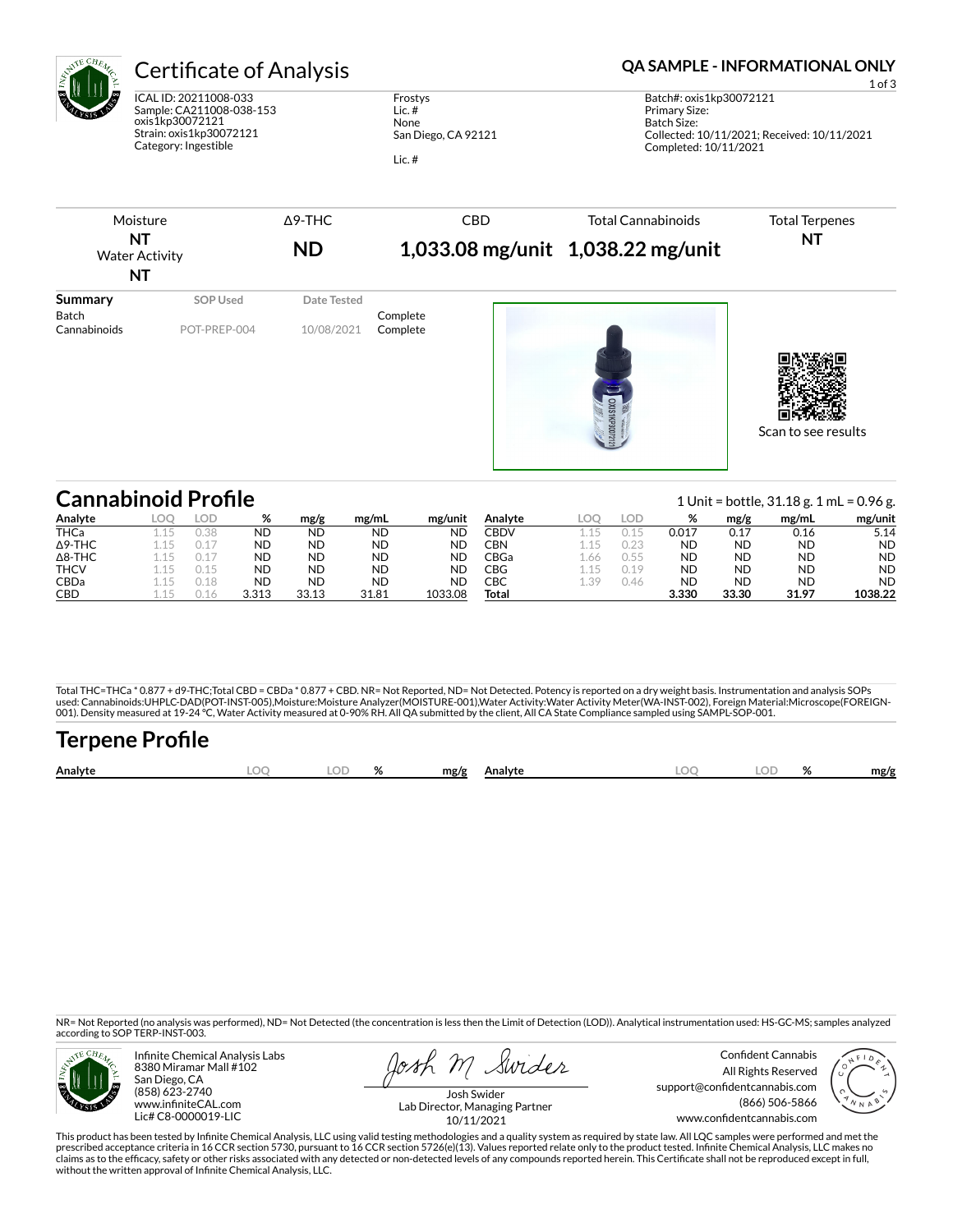| ertif                                     |
|-------------------------------------------|
| ICAL ID: 20:<br>Sample: CA:<br>oxis1kp300 |

211008-033 211008-038-153 172121 Strain: oxis1kp30072121 Category: Ingestible

Frostys Lic. # None San Diego, CA 92121

Lic. #

## **Cate of Analysis <b>CERTIC CERTIC CONCLUST** CA SAMPLE - INFORMATIONAL ONLY

2 of 3 Batch#: oxis1kp30072121 Primary Size: Batch Size: Collected: 10/11/2021; Received: 10/11/2021 Completed: 10/11/2021

### **Residual Solvent Analysis**

| Category 1 | ററ | ∟OD | Limit | Status | Category 1 | LOO | LOD | .imit | Status | ءُ Category | LOC | OD | Limit | Status |
|------------|----|-----|-------|--------|------------|-----|-----|-------|--------|-------------|-----|----|-------|--------|
|            |    |     |       |        |            |     |     |       |        |             |     |    |       |        |

NR= Not Reported (no analysis was performed), ND= Not Detected (the concentration is less then the Limit of Detection (LOD)). Analytical instrumentation used: HS-GC-MS; samples analyzed according to SOP RS-INST-003.

### **Heavy Metal Screening**

| $\cap$<br>$\sim$<br>$\sim$<br>ᅛ<br>◡<br>$\sim$ | Limit<br>Status |  |
|------------------------------------------------|-----------------|--|
|------------------------------------------------|-----------------|--|

NR= Not Reported (no analysis was performed), ND= Not Detected (the concentration is less then the Limit of Detection (LOD)). Analytical instrumentation used: ICP-MS; samples analyzed according to SOP HM-INST-003.

## **Microbiological Screening**

**Result Status** 

ND=Not Detected. Analytical instrumentation used:qPCR; samples analyzed according to SOP MICRO-INST-001.



Infinite Chemical Analysis Labs 8380 Miramar Mall #102 San Diego, CA (858) 623-2740 www.infiniteCAL.com Lic# C8-0000019-LIC

Swider

Confident Cannabis All Rights Reserved support@confidentcannabis.com (866) 506-5866 www.confidentcannabis.com



Josh Swider Lab Director, Managing Partner 10/11/2021

This product has been tested by Infinite Chemical Analysis, LLC using valid testing methodologies and a quality system as required by state law. All LQC samples were performed and met the prescribed acceptance criteria in 16 CCR section 5730, pursuant to 16 CCR section 5726(e)(13). Values reported relate only to the product tested. Infinite Chemical Analysis, LLC makes no<br>claims as to the efficacy, safety o without the written approval of Infinite Chemical Analysis, LLC.